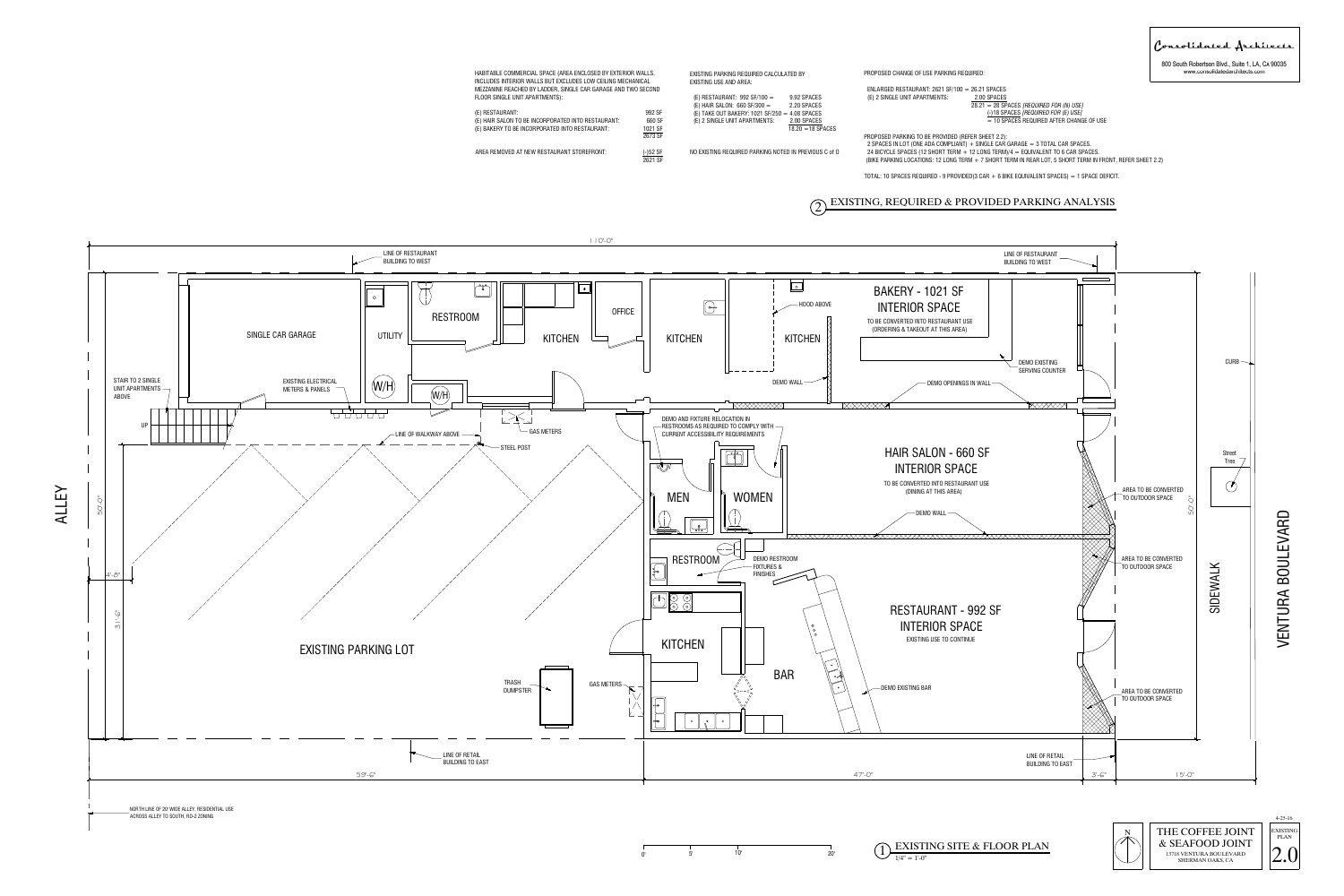

Consolidated Architects

800 South Robertson Blvd., Suite 1, LA, CA 90035<br>www.consolidatedarchitects.com



 $\overline{O_{\frac{1}{14}}$   $\overline{O_{\frac{1}{14}}$   $\overline{O_{\frac{1}{14}}$   $\overline{O_{\frac{1}{14}}$   $\overline{O_{\frac{1}{14}}}}$   $\overline{O_{\frac{1}{14}}$   $\overline{O_{\frac{1}{14}}$   $\overline{O_{\frac{1}{14}}}}$   $\overline{O_{\frac{1}{14}}$   $\overline{O_{\frac{1}{14}}$   $\overline{O_{\frac{1}{14}}}}$   $\overline{O_{\frac{1}{14}}$   $\overline{O_{\frac{1}{14$ 

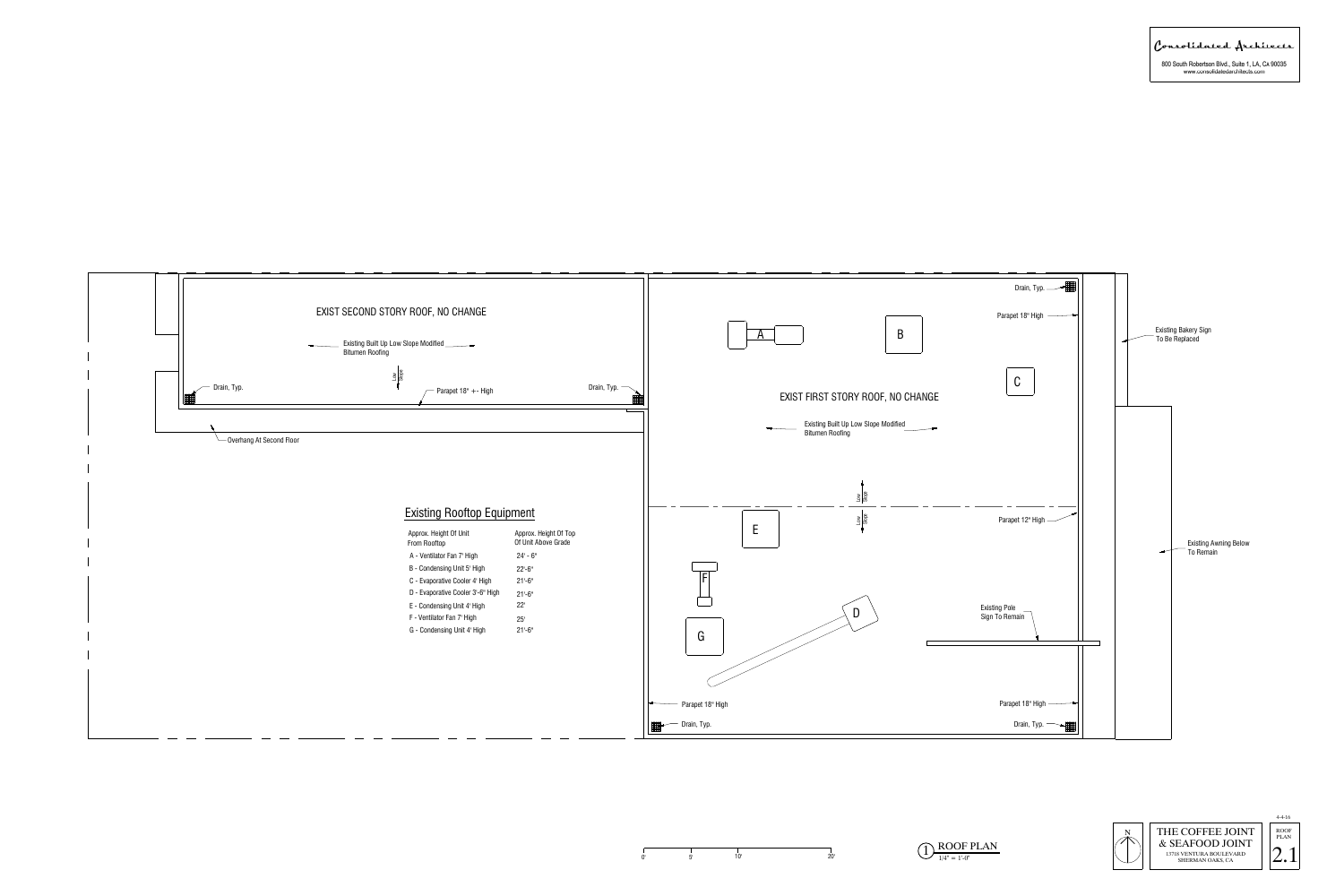VENTURA BOULEVARD



| LEGAL:                                                        | LOT 5, BLOCK H OF TRACT NO. 4954, M.B. 80-56/60                      |                                                | <b>OVERALL BUILDING SF BREAKDOWN:</b>                          |               | RENTABLI    |
|---------------------------------------------------------------|----------------------------------------------------------------------|------------------------------------------------|----------------------------------------------------------------|---------------|-------------|
| LOT SIZE:                                                     | 5500 SF                                                              |                                                | (2) 2ND FLOOR APARTMENTS INCLUDING EXTERIOR WALLS:             | 732 SF        | (2) 2N      |
|                                                               |                                                                      |                                                | 1ST FLOOR LEASE SPACE INCLUDING EXTERIOR WALLS:                | 2833 SF       | 1ST FL      |
| BUILDING SIZE: NO NEW AREA TO BE ADDED, ALL AREA IS EXISTING. |                                                                      | EXISTING AREA TO BE REMOVED AT NEW STOREFRONT: | $(-)52$ SF                                                     | <b>PROPOS</b> |             |
|                                                               |                                                                      |                                                | SUBTOTAL:                                                      | 3513 SF       |             |
| TOTAL EXISTING ENCLOSED AREA INCLUDING EXTERIOR WALLS,        |                                                                      |                                                |                                                                |               | SINGLI      |
|                                                               | GARAGE, MECHANICAL MEZZANINE AND 2 APARTMENTS: 4077 SF               |                                                | SINGLE CAR GARAGE INCLUDING EXTERIOR WALLS:                    | 286 SF        | <b>MECH</b> |
|                                                               | EXISTING AREA TO BE REMOVED AT NEW STOREFRONT:                       | $(-)52$ SF                                     | MECHANICAL MEZZANINE (6'-3" CEILING, ACCESS BY LADDER):        | 226 SF        | GARAGE      |
|                                                               | TOTAL PROPOSED ENCLOSED AREA INCLUDING EXTERIOR                      |                                                | SUBTOTAL:                                                      | 512 SF        |             |
|                                                               | WALLS, GARAGE, MECHANICAL MEZZANINE AND 2<br>SINGLE UNIT APARTMENTS: | 4025 SF                                        | TOTAL PROPOSED ENCLOSED AREA INCLUDING EXTERIOR WALLS: 4025 SF |               |             |
|                                                               |                                                                      |                                                |                                                                |               |             |





800 South Robertson Blvd., Suite 1, LA, CA 90035 www.consolidatedarchitects.com

Consolidated Architects



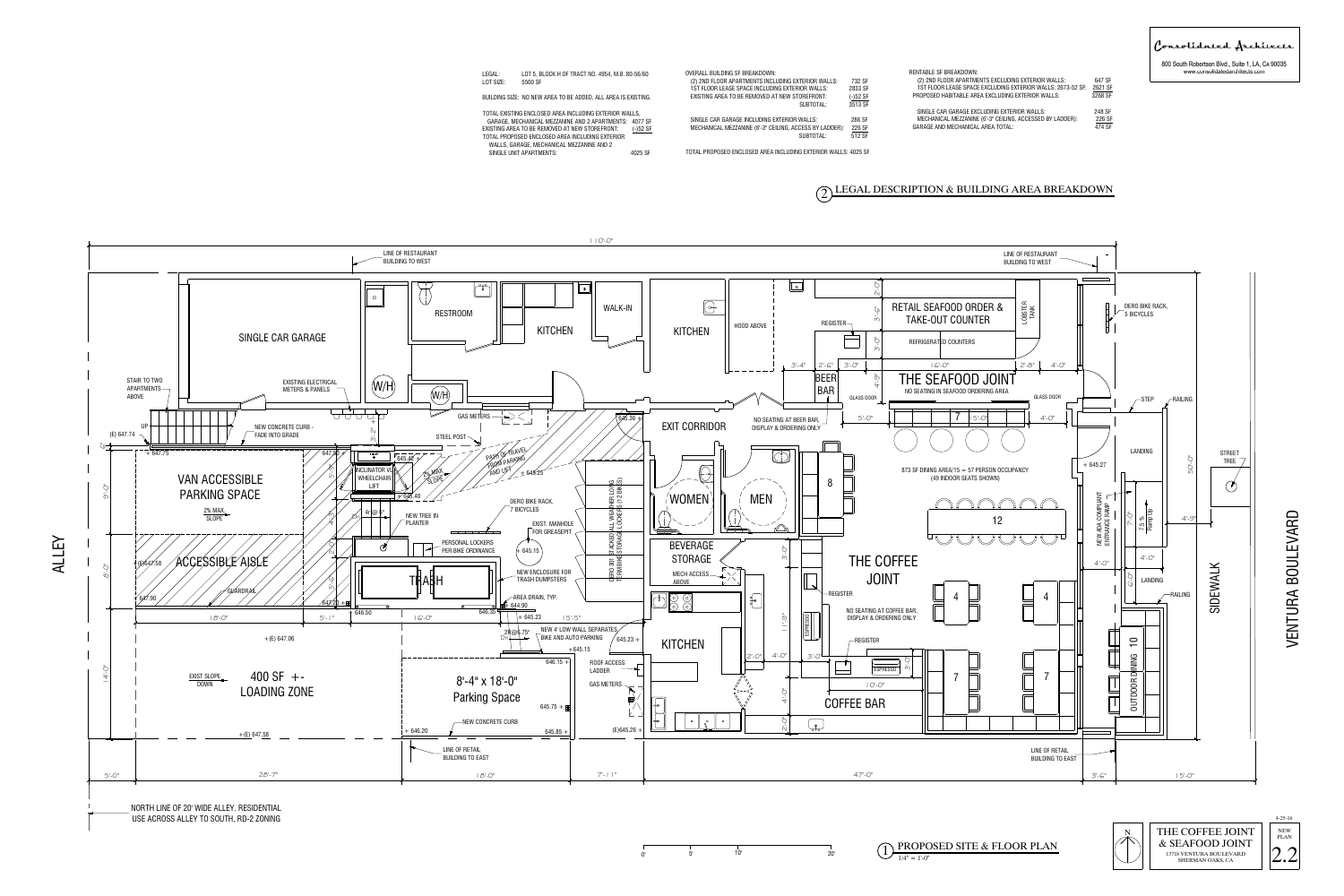









Consolidated Architects

800 South Robertson Blvd., Suite 1, LA, CA 90035 www.consolidatedarchitects.com